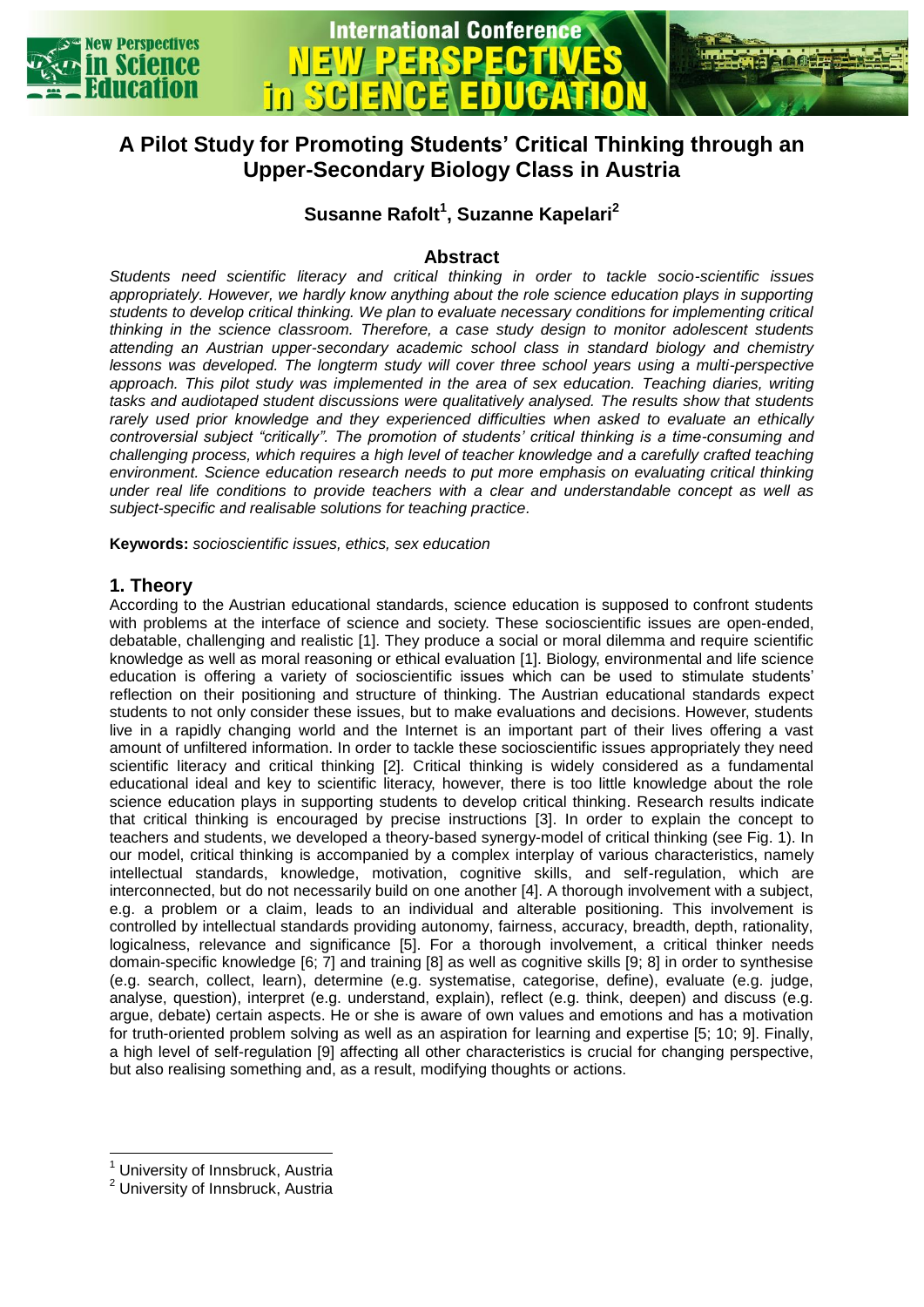

evaluate, interpret, discuss

revision, realising, modifying

McPeck, 1981; Siegel, 1988; Ennis, 1989; Facione, 1990; Bailin, 2002; Halpern, 2014; Paul & Elder, 2014

#### Fig. 1. Synergy-model of critical thinking

### **2. Study design**

Our long-term perspective is to evaluate necessary conditions for implementing critical thinking in the science classroom. For this purpose, a case study design to monitor adolescent students attending standard biology and chemistry lessons in an Austrian upper-secondary academic school class was developed. The longterm study will cover three school years using a multi-perspective approach. We are using a multi-perspective, qualitative approach by collecting and analysing artefacts, such as teaching diaries, lesson plans, the results of writing tasks, class observations, audio-taped discussions and interviews. As a first step (pilot study) students (N = 27; aged 15 to 17) were introduced to the basic characteristics of critical thinking and conditions for implementing critical thinking in the classroom targeted. Therefore, this pilot study put emphasis on three aspects: a) knowledge acquisition, b) interaction with classmates and c) individual and collective reflection. In total, nineteen biology lessons (50 minutes each) were used to engage students with the issues reproduction, development and human sexuality in accordance with the Austrian curriculum for the subject Biology and Environmental Protection. The curriculum emphasises that human sexuality shall be addressed as a biological, social and ethical phenomenon. Accordingly, the teacher (first author of this paper) established knowledge on meiosis, reproductive organs, puberty and secondary sexual characteristics, sexual intercourse and pregnancy as well as embryonic development using sixteen out of nineteen lessons. At the end of this period, students were introduced to the basic characteristics of critical thinking using the model presented above (Fig. 1). These lessons preferred lecturing in dialogue with the students and occasionally on student-centred task-based learning. In the seventeenth lesson, contraception and the morning-after pill were discussed. Thus, a contextual transition to the issue of abortion was made. In the same lesson, nine teacher-selected groups (two to three students per group) were provided with a decision-making framework (Fig. 2), which was prepared by the teacher. The students were asked to read the information on the worksheet and then follow the questions. The teacher emphasised that the questions shall be discussed within the group, but every student should come to an individual decision and a group agreement is not required. Students had about 50 minutes to discuss the questions, take notes and reflect on their own position. In the final lesson, the teacher and the students collaboratively summarised and reflected on the deliberations made during the group discussions. During group discussions the teacher did intervene to address procedural matters or to remind students to focus on their work. The group discussions were audio-taped, the recordings transcribed and then deleted for reasons of data protection. The students were asked to sign a declaration of consent after they were informed about the reason for audio-taping and how their data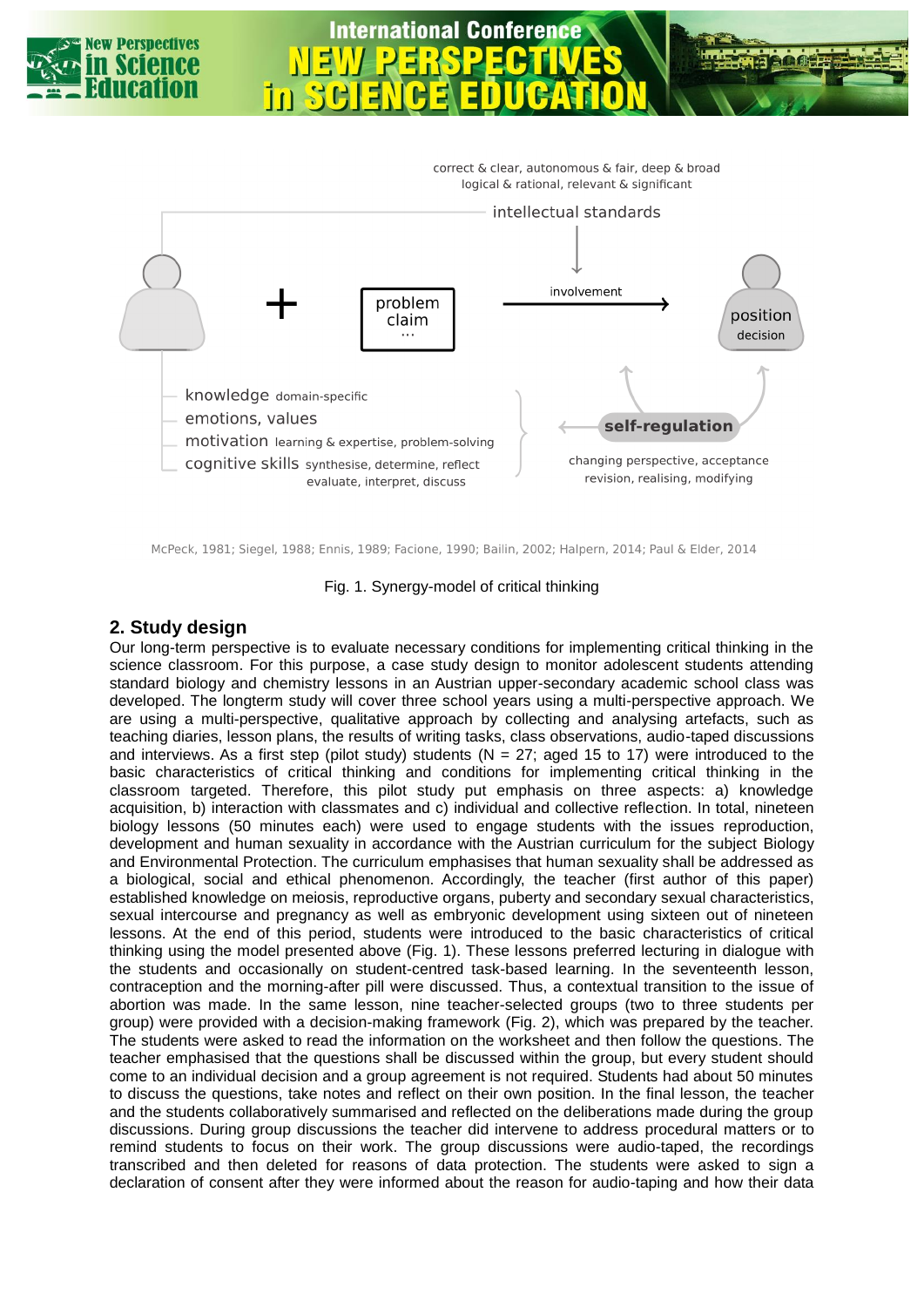

will be handled. The transcripts, the worksheets and the teaching diary were examined for common features. Data analysis is still in progress.

**International Conference** 

#### Worksheet: Induced termination of pregnancy

m

#### Information

Since 1975 in Austria, induced pregnancy termination has been legal under specific conditions (§97 Penal Code). The abortion must be performed by a physician. However, every physician has the right to refuse the procedure, if the pregnant woman's life is not endangered. The abortion is legal up until the sixteenth week of pregnancy (within the first three months of nidation), when required by the pregnant woman, also without medical or psychological reasons. The pregnant woman must obtain consultation before the procedure. Even after the sixteenth week of pregnancy an abortion can be legal, if the pregnant woman's life is endangered or her physical and/or psychological health is at risk. The same applies to pregnant women, who were underaged at the time of conception. Also, an abortion is not punishable by law, where there is a serious risk that the child will be physically or mentally disabled. The termination of pregnancy is realised surgically, through suction or abrasion, or with a drug, which repeals the effect of progesterone. Health insurances do not pay the costs in the amount of approximately EUR 500.

Sources: Austrian Society for Family Planning (ÖGF): http://oegf.at Austrian public Health Portal (Ed. Federal Ministry of Health and Women's Affairs): https://www.gesundheit.gv.at Gynmed, Clinic for termination of pregnancy and family planning: https://www.gynmed.at Federal Law Gazette No. 60/1974: https://www.ris.bka.gv.at

#### Read the information above. Discuss the questions bellow with your classmates and take notes:

1. Who is involved in an induced termination of pregnancy?

- 2. Who is affected by an induced termination of pregnancy?
- 3. Who is allowed to decide on a termination of pregnancy?
- 4. What are possible reasons behind the desire for a termination of pregnancy?
- 5. What speaks against an induced termination of pregnancy?
- 6. Evaluate the paragraph 97 of the Penal Code: Do you agree with it? If yes, why? If no, why not?

#### Arrange your notes as follows:

| collected arguments, perceptions, views, etc. | my position |
|-----------------------------------------------|-------------|
|                                               |             |

Fig. 2. Decision-making framework (original in German)

### **3. Results**

Most students needed assistance when asked to consider an ethically controversial subject critically. Without assistance, most students were not making much progress in their discussions, which led to frustration in some groups. Only one group developed a dynamic of exchanging controversial ideas and asked each other for arguments and justifications. In general, students rarely used prior knowledge, got lost in details and experienced difficulties in distinguishing facts from opinions or changing their perspective. Although all students finished sooner than planned most groups used more than half of the time given for private conversations. Many students showed signs of boredom or explicitly uttered being bored. No group reconsidered their work done so far or asked the teacher for help. In every group, at least one student noticed that "nobody knows who we are, so we can talk about whatever we want" or "the teacher doesn't listen to the tape anyway". When they got stuck in discussions or deliberations, many students said things like "let's just write that down and be done with it". It is also evident that their discussions did not match the notes on the worksheets. In audio-taped talks students did not use lessons learnt, struggled in distinguishing facts from assumptions or opinions, had difficulty seeing aspects from another perspective and got lost in details. Worksheets